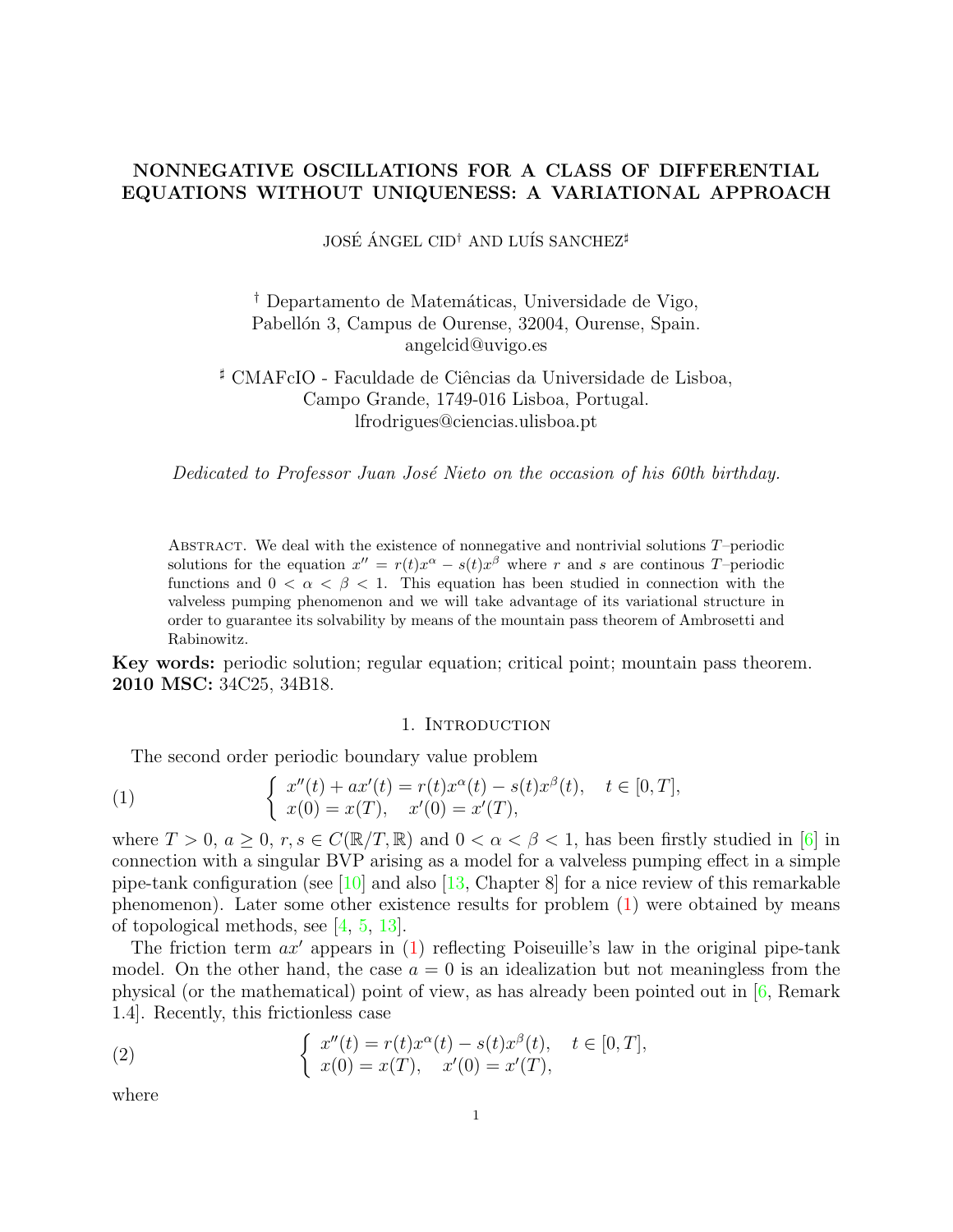(H)  $T > 0$ ,  $r, s \in C(\mathbb{R}/T, \mathbb{R})$  and  $0 < \alpha < \beta < 1$ ,

has been studied in [\[14\]](#page-9-5) by means of the lower/upper solution technique and the averaging method, obtaining in this way sufficient conditions for the existence of positive T-periodic solutions and also for its stability in combination with the Moser twist theorem.

Our aim in this note is to exploit the variational structure of [\(2\)](#page-0-1) to obtain the existence of a nontrivial nonnegative solution which it is a complementary result to those in [\[14\]](#page-9-5). In particular, for positive r and s our main result implies the "universal" solvability of  $(2)$ for every  $0 < \alpha < \beta < 1$  (compare for instance with [\[14,](#page-9-5) Theorem 3.2]). Clearly,  $x \equiv 0$ is a nonnegative solution of [\(2\)](#page-0-1) and our main tool to show that it also exists a nontrivial solution will be the celebrated Mountain Pass Theorem by Ambrosetti and Rabinowitz which we recall for the convenience of the reader.

<span id="page-1-1"></span>**Theorem 1.1.** [\[9,](#page-9-6) Theorem 6.4.24] Let X be a Banach space and let  $J \in C^1(X, \mathbb{R})$ ,  $e \in X$ and  $R > 0$  such that  $||e|| > R$  and

$$
\inf_{x \in X, \|x\| = R} J(x) > J(0) \ge J(e).
$$

Suppose, moreover, that J satisfies the Palais-Smale condition at the level

$$
c:=\inf_{\gamma\in\Gamma}\max_{t\in[0,1]}J(\gamma(t))
$$

where

$$
\Gamma := \{ \gamma \in C([0,1], X) : \gamma(0) = 0, \gamma(1) = e \},
$$

that is:

 $(PS)_c$  Any sequence  $\{x_n\}_{n=1}^{\infty}$  such that  $J(x_n) \to c$  and  $J'(x_n) \to 0$  has a convergent subsequence.

Then c is a critical value of J, that is, there exists  $x \in X$  such that  $J(x) = c$  and  $J'(x) = 0$ .

The paper is organized as follows: in Section 2 we analyze the autonomous version of [\(2\)](#page-0-1). This will allow us to obtain a picture of what is going on that will be useful to deal in Section 3 with the general case by means of a variational method.

In the sequel, for a continuous function h on [0, T] we shall denote its minimum by  $h_*$ , its maximum by  $h^*$  and its mean value by  $\bar{h} = \frac{1}{\sigma}$ T  $\int_0^T$ 0  $h(s)ds$ .

## <span id="page-1-0"></span>2. The autonomous case

In order to gain insight into problem [\(2\)](#page-0-1) we shall consider in this section the problem with constant functions  $r$  and  $s$ , that is, we deal with

(3) 
$$
\begin{cases} x''(t) = rx^{\alpha}(t) - sx^{\beta}(t), \quad t \in [0, T], \\ x(0) = x(T), \quad x'(0) = x'(T), \end{cases}
$$

where  $r, s > 0$  and  $0 < \alpha < \beta < 1$ . Since the equation in [\(3\)](#page-1-0) is conservative it admits the energy integral

(4) 
$$
\frac{x'^2}{2} + V(x) = c,
$$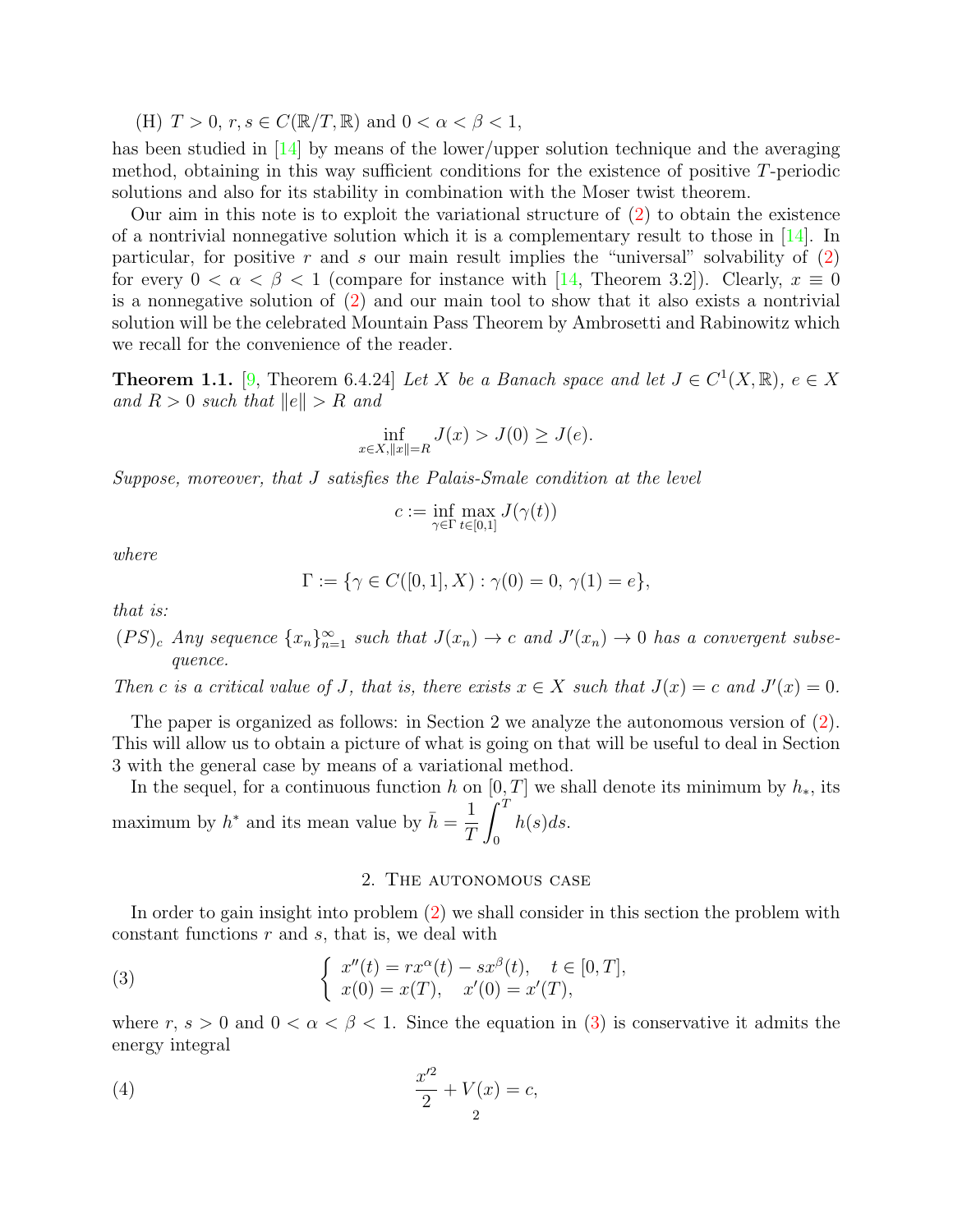

FIGURE 1. Graph of the potential V for the values  $r = 12$ ,  $s = 8$ ,  $\alpha = \frac{1}{2}$  $rac{1}{2}$  and  $\beta = \frac{3}{4}$  $\frac{3}{4}$ .

where the potential is given by

$$
V(x) = -r \frac{x^{\alpha+1}}{\alpha+1} + s \frac{x^{\beta+1}}{\beta+1}, \quad x \ge 0.
$$

The potential V attains its absolute minimum at  $\bar{x} = \begin{pmatrix} r \ -r \end{pmatrix}$ s  $\int_{\beta-\alpha}^{\frac{1}{\beta-\alpha}}$  and for  $c \in (V(\bar{x}),0]$ the equation  $V(x) = c$  has exactly two solutions. So, V exhibits a "potential well" and provides the following information about the orbits in the  $(x, x')$  phase-plane: the only positive equilibrium, namely  $\bar{x}$ , is a center surrounded by closed orbits. For the energy level  $c \in (V(\bar{x}), 0)$  the orbit of the corresponding periodic solution  $x_c(t)$  of  $(3)$  crosses the x-axis at points  $(A_c, 0)$  and  $(B_c, 0)$  and  $A_c \leq x_c(t) \leq B_c$  for all  $t \in \mathbb{R}$ , where  $0 < A_c < \bar{x} < B_c$  are the solutions of  $V(A_c) = V(B_c) = c$ . The minimal period  $p(c)$  of  $x_c$  is given by the formula

(5) 
$$
p(c) = \sqrt{2} \int_{A_c}^{B_c} \frac{1}{\sqrt{c - V(x)}} dx.
$$

By linearization at  $\bar{x}$ , it is easy to see that

(6) 
$$
\lim_{c \to V(\bar{x})} p(c) = \frac{2\pi}{\sqrt{V''(\bar{x})}} = 2\pi \sqrt{\frac{r^{\frac{1-\beta}{\beta-\alpha}}}{(\beta-\alpha)s^{\frac{1-\alpha}{\beta-\alpha}}}}
$$

On the other hand, letting  $B_0$  denote the positive solution of the equation  $V(x) = 0$ , it turns out that the orbit through the initial condition  $(B_0, 0)$  reaches the origin in finite time, therefore defining another periodic solution with period

.

(7) 
$$
p(0) = \sqrt{2} \int_0^{\left(\frac{r(\beta+1)}{s(\alpha+1)}\right)^{\frac{1}{\beta-\alpha}}}\frac{dx}{\sqrt{r\frac{x^{\alpha+1}}{\alpha+1} - s\frac{x^{\beta+1}}{\beta+1}}}
$$

Since V' is not regular at  $x = 0$  it is not clear whether p is continuous at  $c = 0$ . We prove this is indeed true in the following result.

**Lemma 2.1.** The period function p is continuous in  $[V(\bar{x}), 0]$ .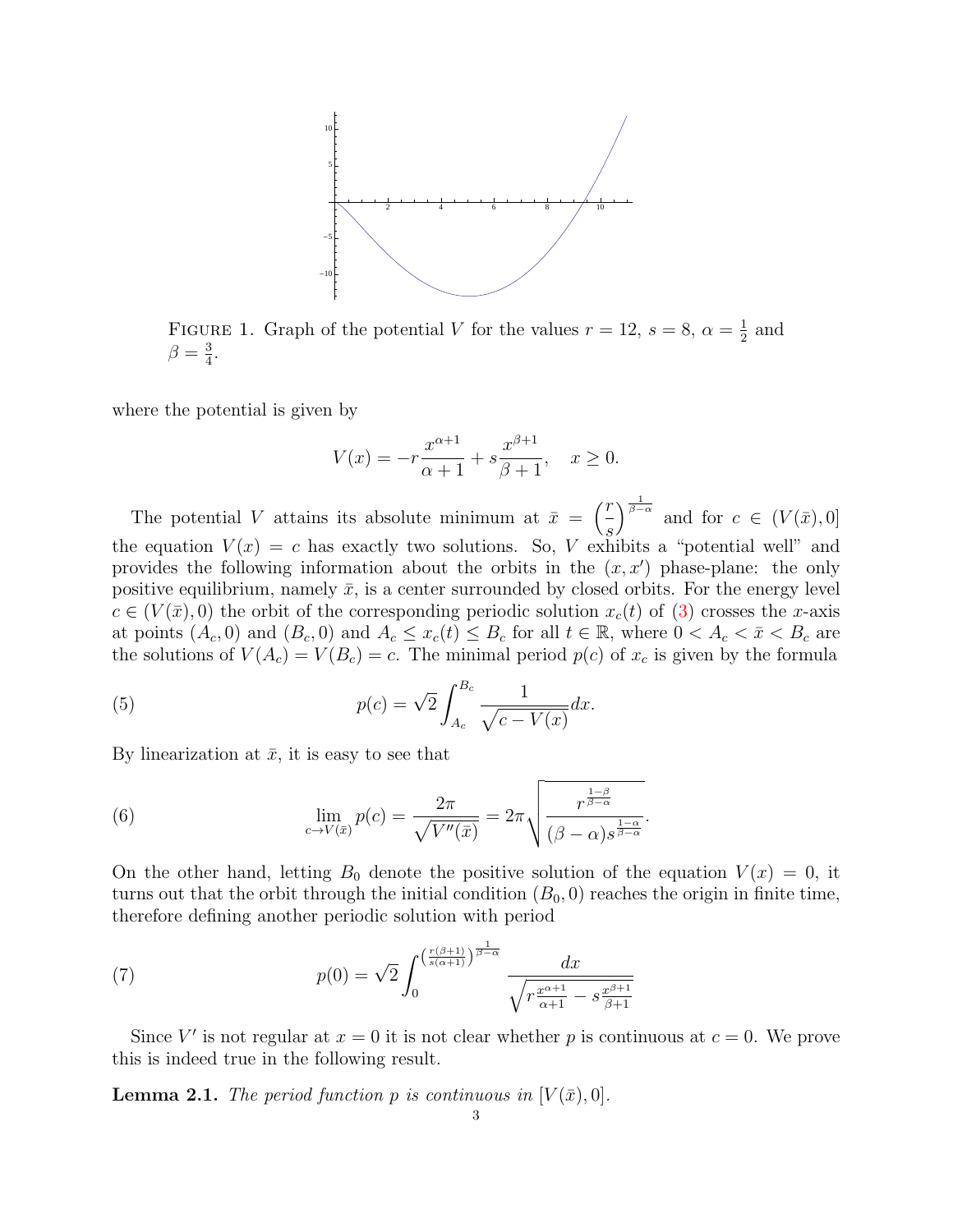*Proof.* Let us fix  $0 < \tilde{x} < \bar{x}$  and split

$$
\int_{A_c}^{B_c} \frac{1}{\sqrt{c - V(x)}} dx = \int_{A_c}^{\tilde{x}} \frac{1}{\sqrt{c - V(x)}} dx + \int_{\tilde{x}}^{B_c} \frac{1}{\sqrt{c - V(x)}} dx.
$$

Havinginto account known results  $([11],$  $([11],$  $([11],$  Prop. 3.1.2), it suffices to prove that

$$
\phi(c) = \int_{A_c}^{\tilde{x}} \frac{1}{\sqrt{c - V(x)}} dx
$$

is continuous at  $c = 0$ . Letting  $\epsilon = |c|$  and  $W = |V|$ , we have to show that

<span id="page-3-0"></span>(8) 
$$
\lim_{\epsilon \to 0^+} \epsilon \int_{A_{-\epsilon}}^{\tilde{x}} \frac{dx}{W(x)\sqrt{W(x) - \epsilon} + (W(x) - \epsilon)\sqrt{W(x)}} = 0
$$

With the change of variable  $W(x) = \epsilon t$ , we obtain  $(q)$ 

<span id="page-3-1"></span>
$$
\int_{A_{-\epsilon}}^{\tilde{x}} \frac{dx}{W(x)\sqrt{W(x) - \epsilon} + (W(x) - \epsilon)\sqrt{W(x)}} = \frac{1}{\sqrt{\epsilon}} \int_{1}^{W(\tilde{x})/\epsilon} \frac{dt}{(t\sqrt{t-1} + (t-1)\sqrt{t})W'(W^{-1}(\epsilon t))}
$$

Let  $k = \alpha + 1$ . Since the function  $z \mapsto$  $\frac{(W^{(1)}(z))}{z^{1-1/k}}$  is bounded away from 0 for  $z \in ]0, W(\tilde{x})]$ , we may write

(10) 
$$
W'(W^{-1}(\epsilon t)) = \epsilon^{1-1/k} \theta(\epsilon, t)
$$

where  $\theta$  is bounded away from 0 for  $t \in ]1, W(\tilde{x})/\epsilon]$  uniformly with respect to  $\epsilon > 0$ . From [\(8\)](#page-3-0)-[\(9\)](#page-3-1)-[\(10\)](#page-3-2) and the fact that the integral  $\int^{+\infty}$ 1 dt t  $\frac{dt}{\sqrt{t-1}+(t-1)\sqrt{t}}$ converges, it follows that

<span id="page-3-2"></span>
$$
\epsilon \int_{A_{-\epsilon}}^{\tilde{x}} \frac{dx}{W(x)\sqrt{W(x) - \epsilon} + (W(x) - \epsilon)\sqrt{W(x)}} = O(\epsilon^{\frac{1}{k} - \frac{1}{2}})
$$

as  $\epsilon \to 0^+$ . Since  $k < 2$  we are done.

So the analysis of the simple autonomous problem [\(3\)](#page-1-0) lead us to the following interesting observations:

• *Multiplicity*: for every period  $T > 0$ , problem [\(3\)](#page-1-0) always has the constant nontrivial solution  $\bar{x}$  and moreover for the periods  $T_c := p(c), c \in [V(\bar{x}), 0]$  that constant solution coexists with another non constant  $T_c$ -periodic solution, namely  $x_c$ . To our knowledge this is the first appearance of a multiplicity result related to [\(2\)](#page-0-1) .

 $\Box$ 

• Homoclinics: the orbit of [\(3\)](#page-1-0) trough  $(B_0, 0)$  may be seen as a homoclinic solution connecting  $(0, 0)$  to itself in a finite time  $\tilde{T} = p(0)$  (see e.g. [\[7,](#page-9-8) [8,](#page-9-9) [15\]](#page-9-10) for other settings where this phenomenon appears). Therefore the homoclinic can be continued as 0 in an interval of arbitrary length and then repeated periodically (note that this situation is possible only because  $(0, 0)$  is a point of non-uniqueness for  $(3)$ ). In this way, for each  $T > T$  there exists a non-constant and nonnegative solution  $x(t)$  of [\(3\)](#page-1-0) that vanishes at some points.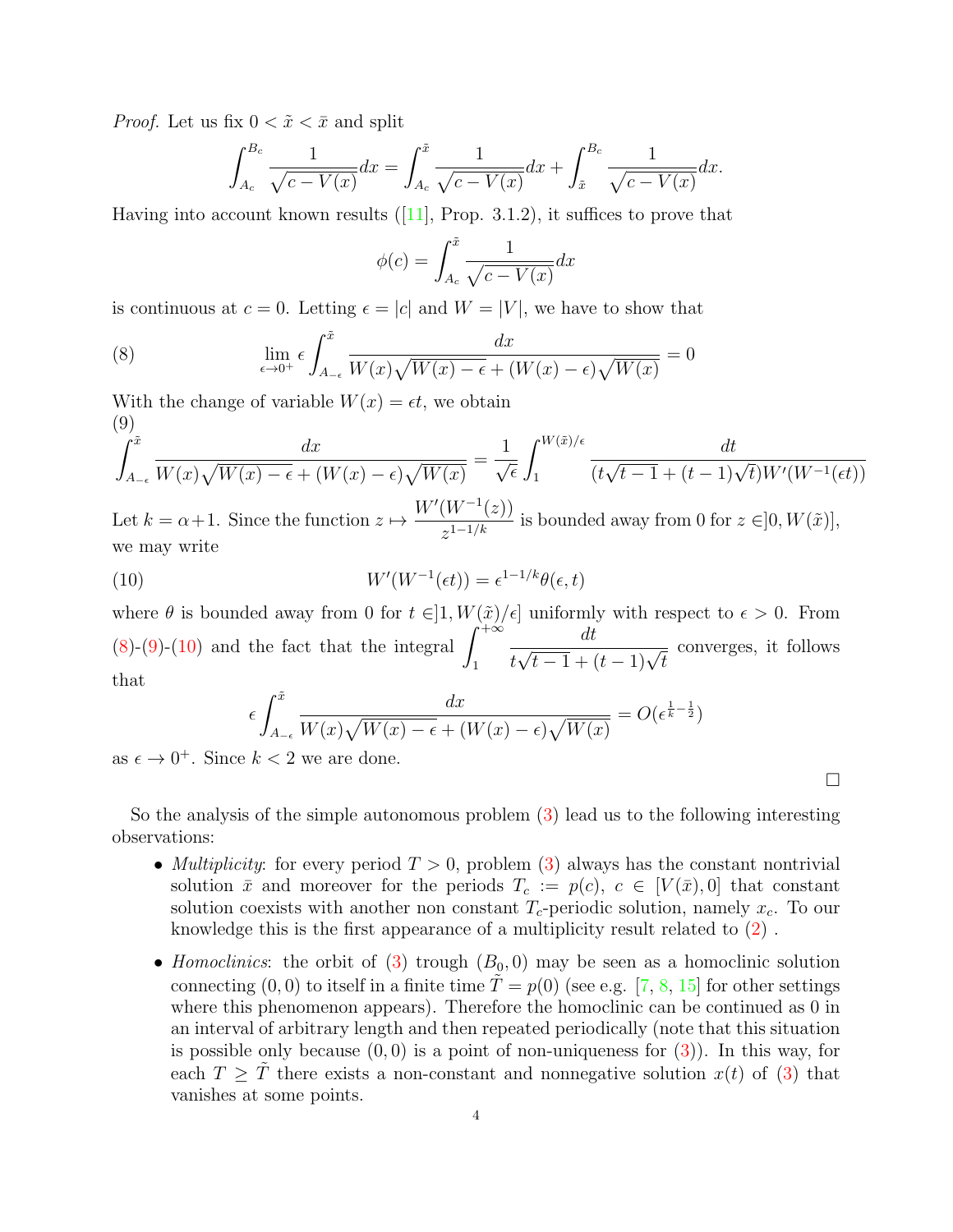

FIGURE 2. Phase plane for [\(3\)](#page-1-0) with the values  $r = 12$ ,  $s = 8$ ,  $\alpha = \frac{1}{2}$  $\frac{1}{2}$  and  $\beta = \frac{3}{4}$  $\frac{3}{4}$ .

Remark 2.1. The study of the properties of the period function p is far from trivial and it has been the subject of a great ammount of research in last decades, see [\[1,](#page-9-11) [2,](#page-9-12) [3,](#page-9-13) [12\]](#page-9-14) and the references therein.

Using the same notation as in  $[3,$  Corollary 2.6] we have that in problem  $(3)$ 

$$
\nabla = \left(\frac{r}{s}\right)^{\frac{4-2\beta}{\alpha-\beta}} s^2(\alpha-\beta)^2 \left(2\alpha^2 + \alpha(7\beta-1) + (\beta-1)(2\beta+1)\right).
$$

Now, if we take  $\beta = \frac{1+\alpha}{2}$  $rac{+\alpha}{2}$  we obtain

$$
sgn(\nabla) = sgn(6\alpha^2 + 3\alpha - 1),
$$

and then we are able to conclude (see also  $[1, \text{Example } 2]$  $[1, \text{Example } 2]$ ) that:

- For  $0 < \alpha < 0.228714$  and  $\beta = \frac{1+\alpha}{2}$  $\frac{+\alpha}{2}$  the function  $p$  is decreasing on some interval  $(V(\bar{x}), V(\bar{x}) + \delta_1)$  with  $\delta_1 > 0$ .
- For 0.228714  $\lt \alpha \lt 1$  and  $\beta = \frac{1+\alpha}{2}$  $\frac{+\alpha}{2}$  the function  $p$  is increasing on some interval  $(V(\bar{x}), V(\bar{x}) + \delta_2)$  with  $\delta_2 > 0$ .

### <span id="page-4-0"></span>3. The non-autonomous case

Let us introduce the following modified problem

(11) 
$$
\begin{cases} x''(t) = r(t)|x(t)|^{\alpha-1}x(t) - s(t)x_+(t)^{\beta}, & t \in [0, T], \\ x(0) = x(T), & x'(0) = x'(T). \end{cases}
$$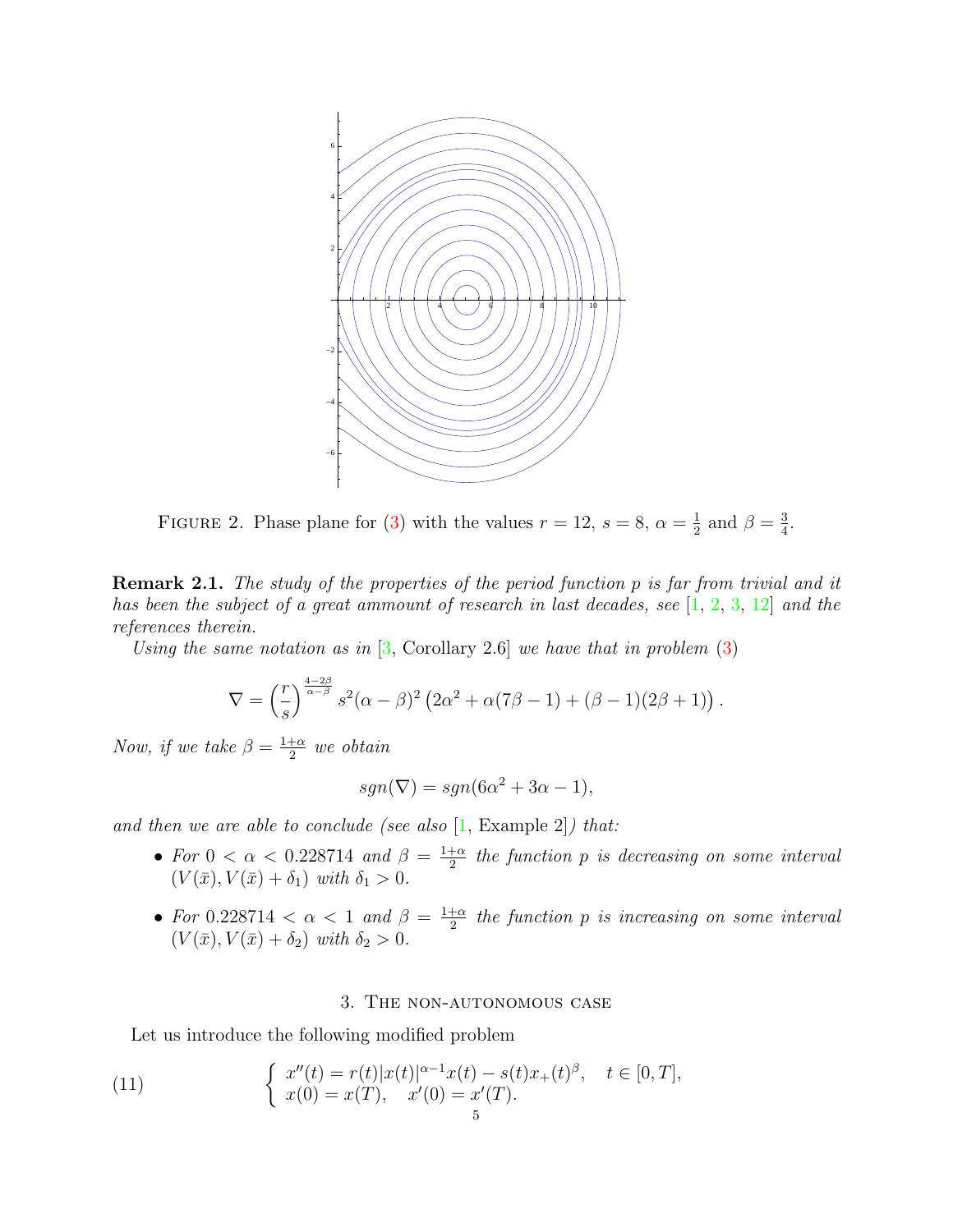Notice that a nonnegative solution of  $(11)$  is also a solution of  $(2)$  and that the solutions of [\(11\)](#page-4-0) correspond to the critical points of the functional  $J: H_T^1 \to \mathbb{R}$  given by

(12) 
$$
J(x) = \int_0^T \left( \frac{x'(t)^2}{2} + r(t) \frac{|x(t)|^{\alpha+1}}{\alpha+1} - s(t) \frac{x_+(t)^{\beta+1}}{\beta+1} \right) dt,
$$

where

<span id="page-5-0"></span>
$$
H_T^1 = \{ x \in AC[0, T] : x' \in L^2[0, T], x(0) = x(T) \}
$$

is a Hilbert space with the inner product

$$
(x,y)_{H_T^1} = \int_0^T x(t)y(t)dt + \int_0^T x'(t)y'(t)dt.
$$

Clearly,  $J \in C^1(H_T^1, \mathbb{R})$  and for each  $x, v \in H_T^1$  we have

<span id="page-5-3"></span>(13) 
$$
J'(x)v = \int_0^T \left( x'(t)v'(t) + r(t)|x(t)|^{\alpha-1}x(t)v(t) - s(t)x_+(t)^{\beta}v(t) \right) dt.
$$

Our next aim is to show the existence of another critical point of  $J$ , different from the trivial one, by means of Theorem [1.1.](#page-1-1)

<span id="page-5-4"></span>Theorem 3.1. If  $0 < \alpha < \beta < 1$ ,  $r_* > 0$  and  $s_* > 0$  then the functional J given by [\(12\)](#page-5-0) has a nontrivial critical point in  $H_T^1$ .

*Proof.* A word about notation is in order: in the sequel K shall denote a positive constant  $(K > 0)$  that can change from time to time and whose exact value is not relevant for our computations.

Taking into account that

$$
r(t)\frac{|x(t)|^{\alpha+1}}{\alpha+1} - s(t)x_+(t)^{\beta+1} \ge r_* \frac{|x(t)|^{\alpha+1}}{\alpha+1} - s^*x_+(t)^{\beta+1} = r_* \frac{|x(t)|^{\alpha+1}}{\alpha+1} \left(1 - s^* \frac{\alpha+1}{r_*} x_+(t)^{\beta-\alpha}\right),
$$

and  $0 < \alpha < \beta < 1$  we have that for  $||x||_{\infty}$  small enough

<span id="page-5-1"></span>
$$
r(t)\frac{|x(t)|^{\alpha+1}}{\alpha+1} - s(t)x_+(t)^{\beta+1} \ge K |x(t)|^{\alpha+1} \ge K |x(t)|^2.
$$

Then, from the continuous embedding of  $H_T^1$  into  $C[0,T]$  the following property holds:

(14) There exists  $R_1 > 0$  such that if  $||x||_{H^1_T} \le R_1$  then  $J(x) \ge K ||x||_{H^1_T}^2$ 

Since  $J(0) = 0$  it is clear from [\(14\)](#page-5-1) that  $x \equiv 0$  is a strict local minimum of J. On the other hand, if  $c \in \mathbb{R}$ ,  $c > 0$ , then

<span id="page-5-2"></span>
$$
Jc = \frac{T\bar{r}}{\alpha + 1}c^{\alpha + 1} - T\bar{s}c^{\beta + 1},
$$

so taking into account that  $\alpha < \beta$  and  $\bar{s} > 0$  we have

(15) 
$$
\lim_{c \to +\infty} Jc = -\infty.
$$

From  $(14)$  and  $(15)$  it is clear that J exhibits a "mountain pass" geometry, that is, we have proved:

Claim 1.- There exist  $R > 0$  and  $\delta > 0$  such that if  $||x||_{H^1_T} = R$  then  $J(x) \ge \delta$ . Claim 2.- There exists  $e \in \mathbb{R}$ ,  $e > R$ , such that  $J(e) < 0$ .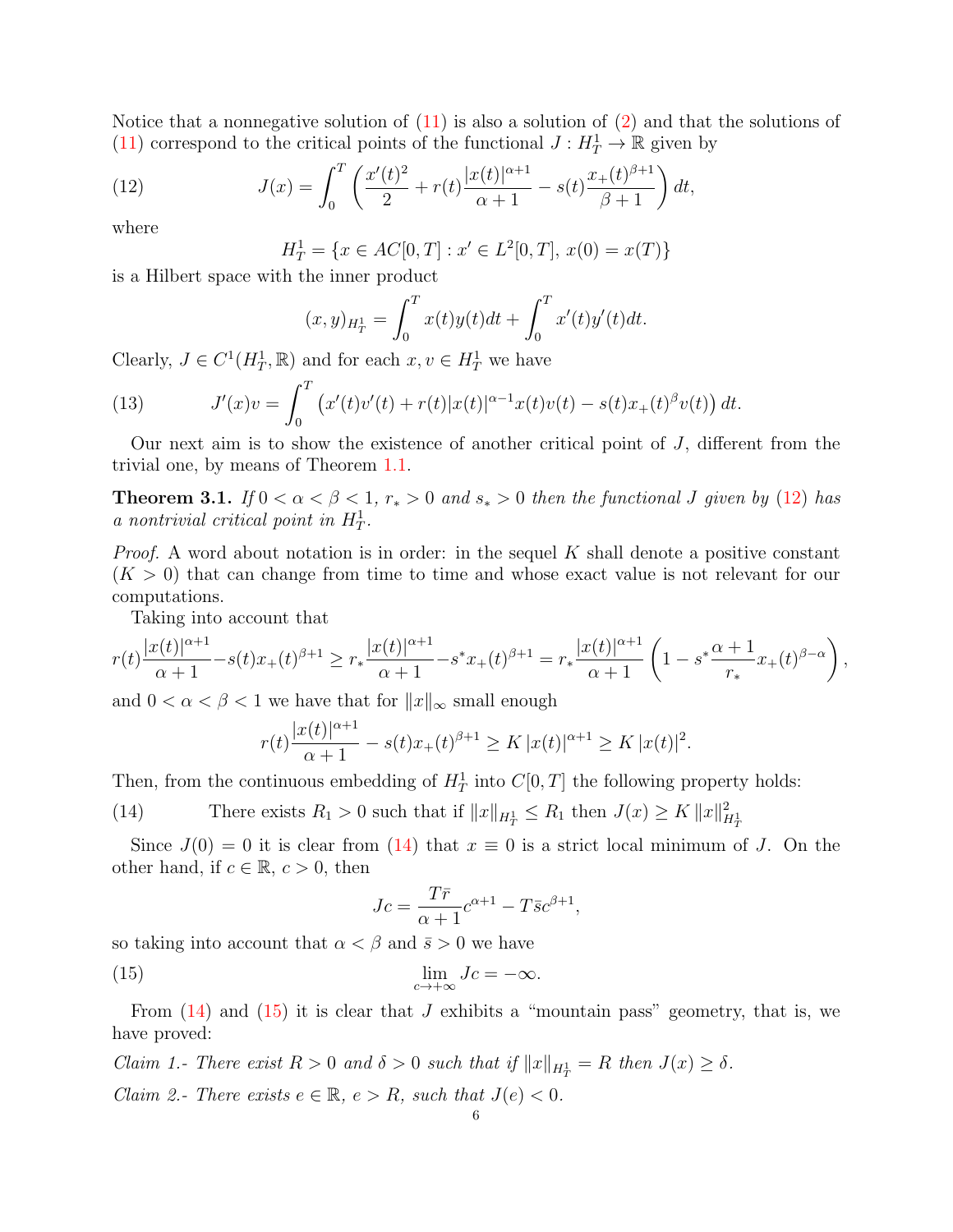So, in order to get a nontrivial critical point of J it remains to verify the Palais-Smale condition, providing in this way the necessary compactness.

Claim 3.- (PS) If  $\{x_n\}_{n=1}^{\infty} \subset H^1_T$  is such that  $\{J(x_n)\}_{n=1}^{\infty}$  is bounded and  $J'(x_n) \to 0$  then  ${x_n}_{n=1}^{\infty}$  has a convergent subsequence.

<span id="page-6-0"></span>Let us write  $x_n = w_n + h_n$  where  $\int_0^T w_n(t) dt = 0$  and  $h_n \in \mathbb{R}$ . By [\(13\)](#page-5-3) we have

(16) 
$$
J'(x_n)w_n = \int_0^T \left( w'_n(t)^2 + r(t)|x_n(t)|^{\alpha-1}x_n(t)w_n(t) - s(t)x_{n+}(t)^{\beta}w_n(t) \right) dt,
$$

and by assumption

(17) 
$$
|J'(x_n)w_n| \leq \varepsilon_n ||w_n||_{H_T^1} \text{ with } \varepsilon_n \to 0.
$$

On the other hand,

<span id="page-6-1"></span>
$$
|r(t)|x_n(t)|^{\alpha-1}x_n(t)w_n(t)| \le r^*|x_n(t)|^{\alpha}|w_n(t)| \le r^*|w_n(t) + h_n|^{\alpha}|w_n(t)|
$$
  

$$
\le K \left( |w_n(t)|^{\alpha+1} + |h_n|^{\alpha}|w_n(t)| \right) \le \varepsilon |w_n(t)|^2 + K \left( |w_n(t)|^{\alpha+1} + |h_n|^{2\alpha} \right),
$$

where we have used the inequality  $|x+y|^{\alpha} \leq K(|x|^{\alpha} + |y|^{\alpha})$  for  $x, y \in \mathbb{R}$  (the constant depending only on  $\alpha$ ) and Young's inequality with  $\varepsilon$ . Now, by using Holder's inequality

<span id="page-6-2"></span>
$$
\left| \int_0^T r(t) |x_n(t)|^{\alpha-1} x_n(t) w_n(t) dt \right| \leq \varepsilon ||w_n||_2^2 + K(||w_n||_2^{\alpha+1} + |h_n|^{2\alpha}),
$$

so

(18) 
$$
-\varepsilon \|w_n\|_2^2 - K(||w_n||_2^{\alpha+1} + |h_n|^{2\alpha}) \le \int_0^T r(t)|x_n(t)|^{\alpha-1}x_n(t)w_n(t)dt.
$$

In a similar way

<span id="page-6-3"></span>(19) 
$$
-\varepsilon \|w_n\|_2^2 - K(\|w_n\|_2^{\beta+1} + |h_n|^{2\beta}) \leq -\int_0^T s(t)x_{n+}(t)^{\beta}w_n(t)dt.
$$

From  $(16)$ ,  $(17)$ ,  $(18)$  and  $(19)$  it follows that

<span id="page-6-4"></span>
$$
(20) \qquad ||w_n'||_2^2 - 2\varepsilon ||w_n||_2^2 - K(||w_n||_2^{\alpha+1} + ||w_n||_2^{\beta+1} + |h_n|^{2\alpha} + |h_n|^{2\beta}) \le \varepsilon_n ||w_n||_{H_T^1},
$$

and then

(21) 
$$
||w_n||_{\infty}^2 \le K(||w_n||_2^{\alpha+1} + ||w_n||_2^{\beta+1} + |h_n|^{2\alpha} + |h_n|^{2\beta}).
$$

If  $h_n \to +\infty$  then from [\(20\)](#page-6-4) we deduce that  $x_n \to +\infty$  uniformly and in that case we obtain the following contradiction

<span id="page-6-5"></span>
$$
J'(x_n)1 = \int_0^T (r(t)|x_n(t)|^{\alpha-1}x_n(t) - s(t)x_{n+}(t)^{\beta}) dt \to -\infty.
$$

If  $h_n \to -\infty$  we get a contradiction in an analogous way, so we can suppose that  $|h_n|$  is bounded. Then by [\(20\)](#page-6-4) and [\(21\)](#page-6-5) it follows that  $\{w_n\}$  is bounded in  $H_T^1$  which implies that  $\{x_n\}$  is also bounded in  $H_T^1$ . Then, up to a subsequence,  $\{x_n\}$  converges weakly in  $H_T^1$  (and uniformly on  $[0, T]$ ) to some  $x \in H_T^1$ . Consequently

$$
\lim_{n \to \infty} J'(x)(x - x_n) - J'(x_n)(x - x_n) = 0.
$$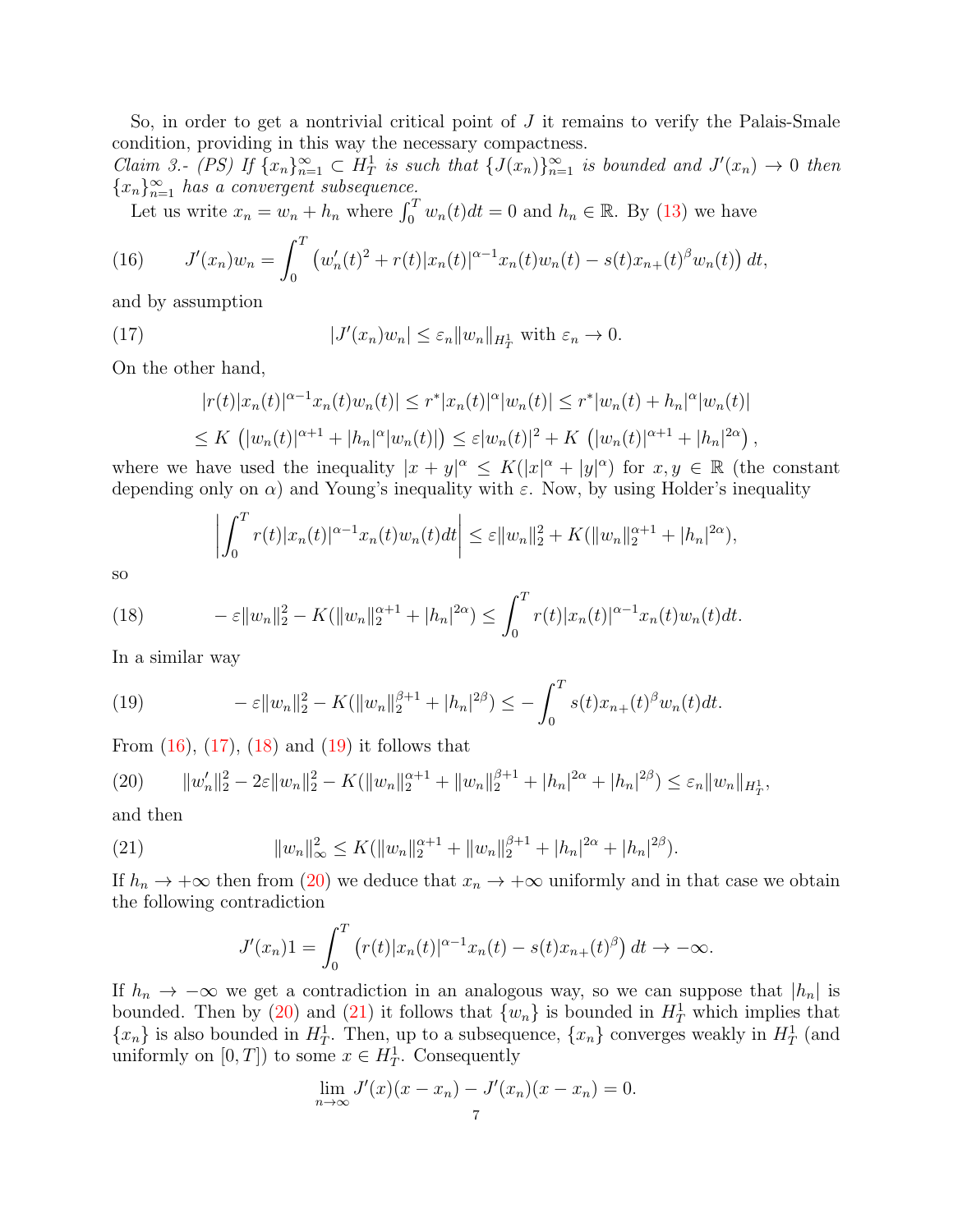Setting  $F(t, x) = r(t)|x|^{\alpha - 1}x - s(t)x_{+}^{\beta}$  and taking into account that

$$
J'(x)(x-x_n) - J'(x_n)(x-x_n) = \int_0^T (x'(t) - x'_n(t))^2 + (F(t, x(t)) - F(t, x_n(t)))(x(t) - x_n(t))dt,
$$

and

$$
\lim_{n \to \infty} \int_0^T (F(t, x(t) - F(t, x_n(t)))(x(t) - x_n(t))dt = 0,
$$

we have

$$
\lim_{n \to \infty} \int_0^T (x'(t) - x'_n(t))^2 dt = 0,
$$

and therefore  $x_n \to x$  in  $H^1_T$ 

As consequence of the previous theorem we obtain our main result which is complementary to [\[14,](#page-9-5) Theorem 3.2 and Corollary 1].

<span id="page-7-0"></span>Theorem 3.2. If  $0 < \alpha < \beta < 1$ ,  $r_* > 0$  and  $s_* > 0$  then problem [\(2\)](#page-0-1) has a nontrivial solution such that  $x(t) \geq 0$  for all  $t \in [0, T]$ .

*Proof.* From Theorem [3.1](#page-5-4) it follows the existence of a nontrivial critical point x of J which, equivalently, is a solution of the modified problem [\(11\)](#page-4-0). If we suppose that

$$
x(t_0) = \min_{t \in [0,T]} x(t) < 0,
$$

then we get  $x''(t_0) = r(t_0)|x(t_0)|^{\alpha-1}x(t_0) < 0$ , a contradiction. Hence,  $x(t) \geq 0$  for all  $t \in [0, T]$  and then it is also a nontrivial nonnegative solution of problem [\(2\)](#page-0-1).

**Remark 3.1.** The condition  $r_* > 0$  in Theorem [3.2](#page-7-0) is not necessary in order to get a positive solution for problem  $(2)$  as the following example, taken from  $[5]$ , shows: let us define

$$
r(t) = 6.6 - 5.7 \cos(t) - 9 \cos^2(t)
$$
 and  $s(t) = 0.3$ .

Then  $r_* = r(0) = -8.1 < 0$  but it is easy to check that  $x(t) = (2 + \cos(t))^3 > 0$  is a solution of the problem

(22) 
$$
\begin{cases} x''(t) = r(t)x^{1/3}(t) - s(t)x^{2/3}(t), & t \in [0, 2\pi],\\ x(0) = x(2\pi), & x'(0) = x'(2\pi). \end{cases}
$$

So it would be interesting to remove the assumption  $r_* > 0$ , but our approach seems not work whenever  $r_* \leq 0$ .

In the following result we provide some "a priori" estimates for the non-trivial solutions of problem [\(2\)](#page-0-1), that could be useful to localize the solutions given by Theorem [3.2.](#page-7-0)

<span id="page-7-1"></span>**Lemma 3.3.** Let  $x \neq 0$  be a solution of problem [\(2\)](#page-0-1). If  $\alpha < \beta$ ,  $r_* > 0$  and  $s_* > 0$  then the following claims hold:

(i) 
$$
||x||_{\infty} \ge \left(\frac{r_*}{s^*}\right)^{\frac{1}{\beta-\alpha}}
$$
.  
\n(ii)  $||x'||_{\infty} \le s^* s_*^{-\frac{\beta}{\beta-\alpha}} \int_0^T r(t)^{\frac{\beta}{\beta-\alpha}}$ .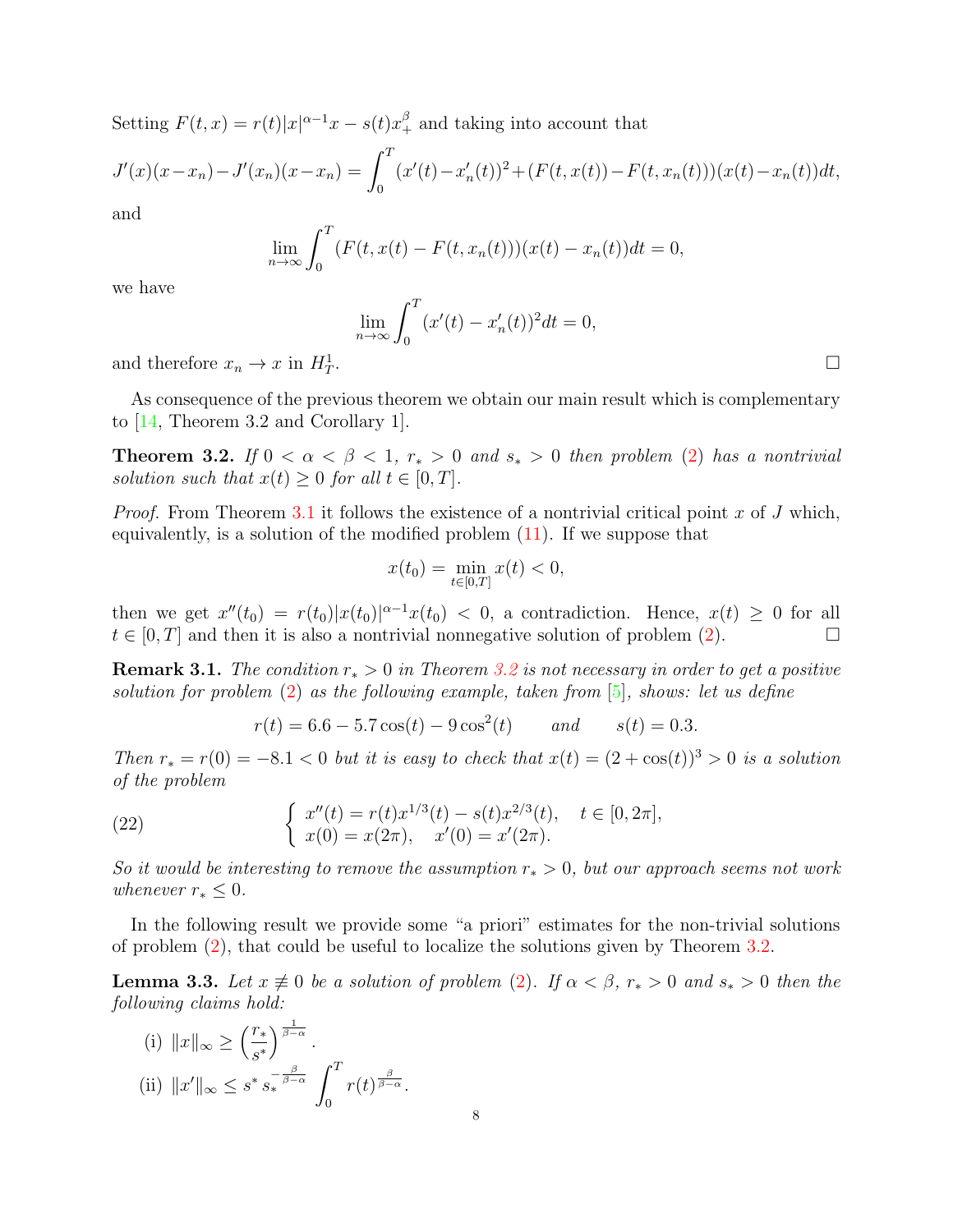*Proof.* Let  $t_0 \in [0, T]$  such that  $x(t_0) = ||x||_{\infty} > 0$ . Then

$$
x''(t_0) = r(t_0)x^{\alpha}(t_0) - s(t_0)x^{\beta}(t_0) \leq 0.
$$

Hence,

<span id="page-8-2"></span>
$$
r_*x^{\alpha}(t_0) \leq s^*x^{\beta}(t_0),
$$

and claim (i) follows.

To prove (ii) take into account that for all  $t \in [0, T]$ 

$$
x'(t) = x'(t_0) + \int_{t_0}^t x''(\tau) d\tau = \int_{t_0}^t r(\tau) x^{\alpha}(\tau) - s(\tau) x^{\beta}(\tau) d\tau \le \int_{t_0}^t r(\tau) x^{\alpha}(\tau) d\tau,
$$

and hence

(23) 
$$
||x'||_{\infty} \leq \int_0^T r(\tau) x^{\alpha}(\tau) d\tau.
$$

On the other hand, integrating the equation of problem [\(2\)](#page-0-1) and taking into account the boundary conditions we have

(24) 
$$
\int_0^T r(\tau) x^{\alpha}(\tau) d\tau = \int_0^T s(\tau) x^{\beta}(\tau) d\tau.
$$

From  $(24)$  and Hölder's inequality it follows

<span id="page-8-0"></span>
$$
s_* \int_0^T x^{\beta}(\tau) d\tau \leq \int_0^T r(\tau) x^{\alpha}(\tau) d\tau \leq ||r||_{\frac{\beta}{\beta-\alpha}} \left( \int_0^T x^{\beta}(\tau) d\tau \right)^{\frac{\alpha}{\beta}},
$$

.

and therefore

(25) 
$$
\int_0^T x^{\beta}(\tau) d\tau \leq \left(\frac{\|r\|_{\frac{\beta}{\beta-\alpha}}}{s_*}\right)^{\frac{\beta}{\beta-\alpha}}
$$

Now, by using  $(24)$  and  $(25)$  we arrive at

<span id="page-8-1"></span>
$$
\int_0^T r(\tau)x^{\alpha}(\tau)d\tau \leq s^* \int_0^T x^{\beta}(\tau)d\tau \leq s^* \left(\frac{\|r\|_{\frac{\beta}{\beta-\alpha}}}{s_*}\right)^{\frac{\beta}{\beta-\alpha}},
$$

which together with  $(23)$  implies (ii).

**Remark 3.2.** The a priori estimate (i) in Lemma [3.3](#page-7-1) is sharp as the phase-plane analysis of the autonomous problem [\(3\)](#page-1-0), given in Section 2, shows.

Furthermore, for problem [\(3\)](#page-1-0) the conservation of the energy implies easily the following relation between the maximum norms of  $x$  and  $x'$ ,

$$
||x'||_{\infty} = \sqrt{2(V(||x||_{\infty}) - V(\bar{x}))}.
$$

 $\Box$